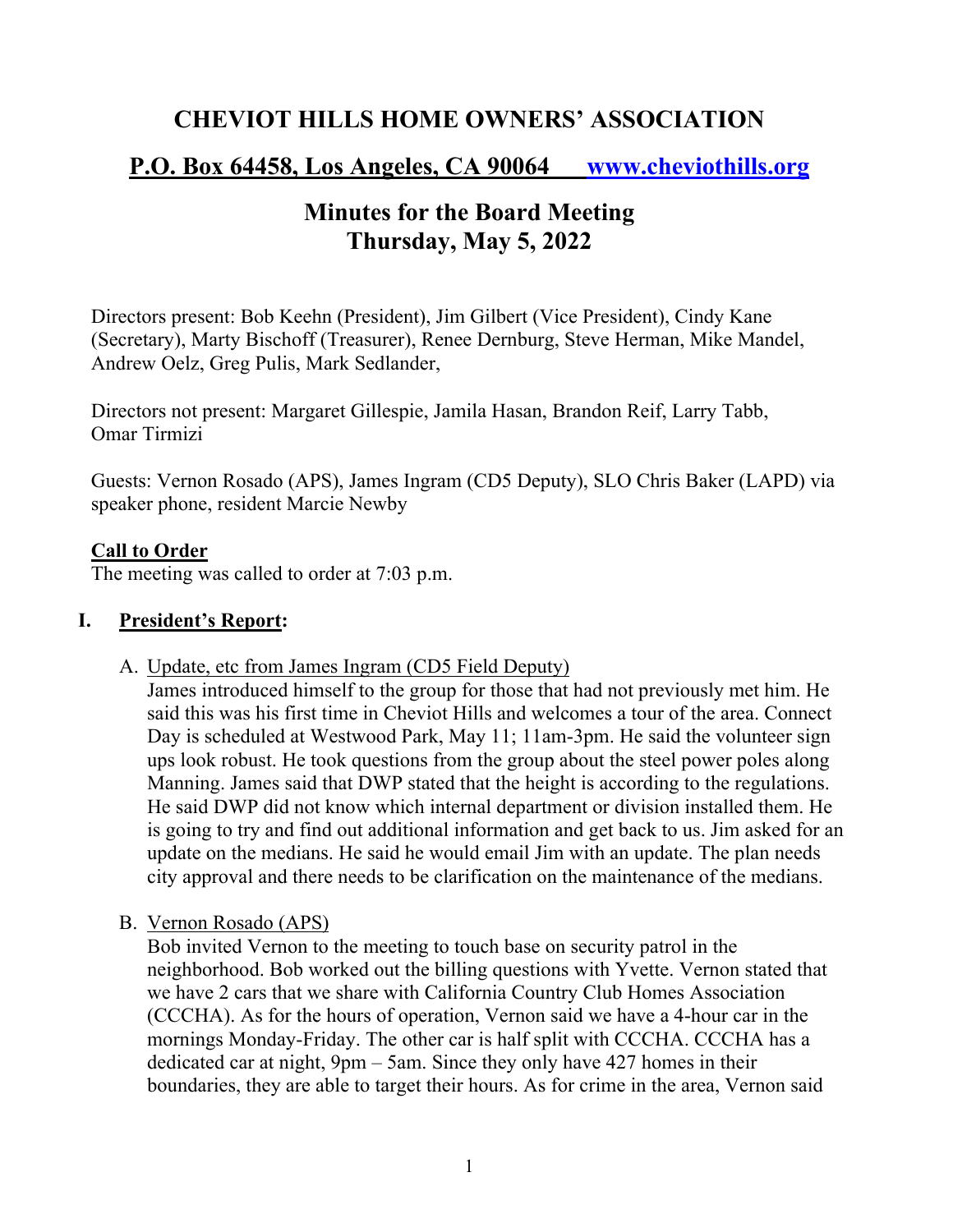its mostly crimes of opportunity. He stated that a uniformed presence in the area deters 95% of crimes. Additionally, yard signs and alarms are a deterrent. Vernon said that he has not seen a roster of owners current on their dues. We reminded him that a database was sent within the last year. After our upcoming general meeting, he will receive a new list. The agreement needs to be updated with the perks that we have told our constituents they gain by paying dues. Vernon confirmed that it includes a 7-day vacation watch, checking for packages and removing flyers from the porch/door.

#### Update from our SLO Chris Baker via speaker phone

Chris provided some crime statistics, YTD compared to 2021: There is an increase in property and violent crimes (1 robbery in 2021 vs 2 in 2022 and 2 aggravated assaults). Most of the property crimes are vehicle-related crimes. There were 12 YTD in 2021 and 12 YTD for 2022. They are seeing a cluster on certain streets and are taking extra measures to deal with this. LAPD has seen a group of Chilean citizens that are involved in recent crimes. Two have recently been arrested. They work together to canvass neighborhoods, gain entry in the backyard. Most are targeting the master bedroom and master bath as that is where most safes/valuables are located. Chris reported on the recent car crash on Motor Ave. The teens had substantial injuries and it was found to be from "over-driving". Chris will help facilitate through DOT and Jay Greenstein (CD5) on any decisions in making that area safer for drivers.

Chris was asked if crimes were being committed at any concentrated times during the day. He said there are not really any concentrated times. Some happen in the later afternoon when parents might be picking up children or still at work and late at night in construction sites.

- C. Approval of minutes for April The minutes for April were approved and will be posted to the website.
- D. West Pico and Rancho Park drill sites Still no hearing date for the appeal.
- E. Cheviot Medians Still waiting on city approval.
- F. Development on Pico No update

### G. CHHOA Storage Space

There are about 20 boxes that need to be disposed of. We need to explore the shredding day that takes place in Culver City on the first Saturday of the month. Bob will solicit volunteers to help once we have a few dates. It is unclear if Margaret has spoken to the leasing office for this storage unit.